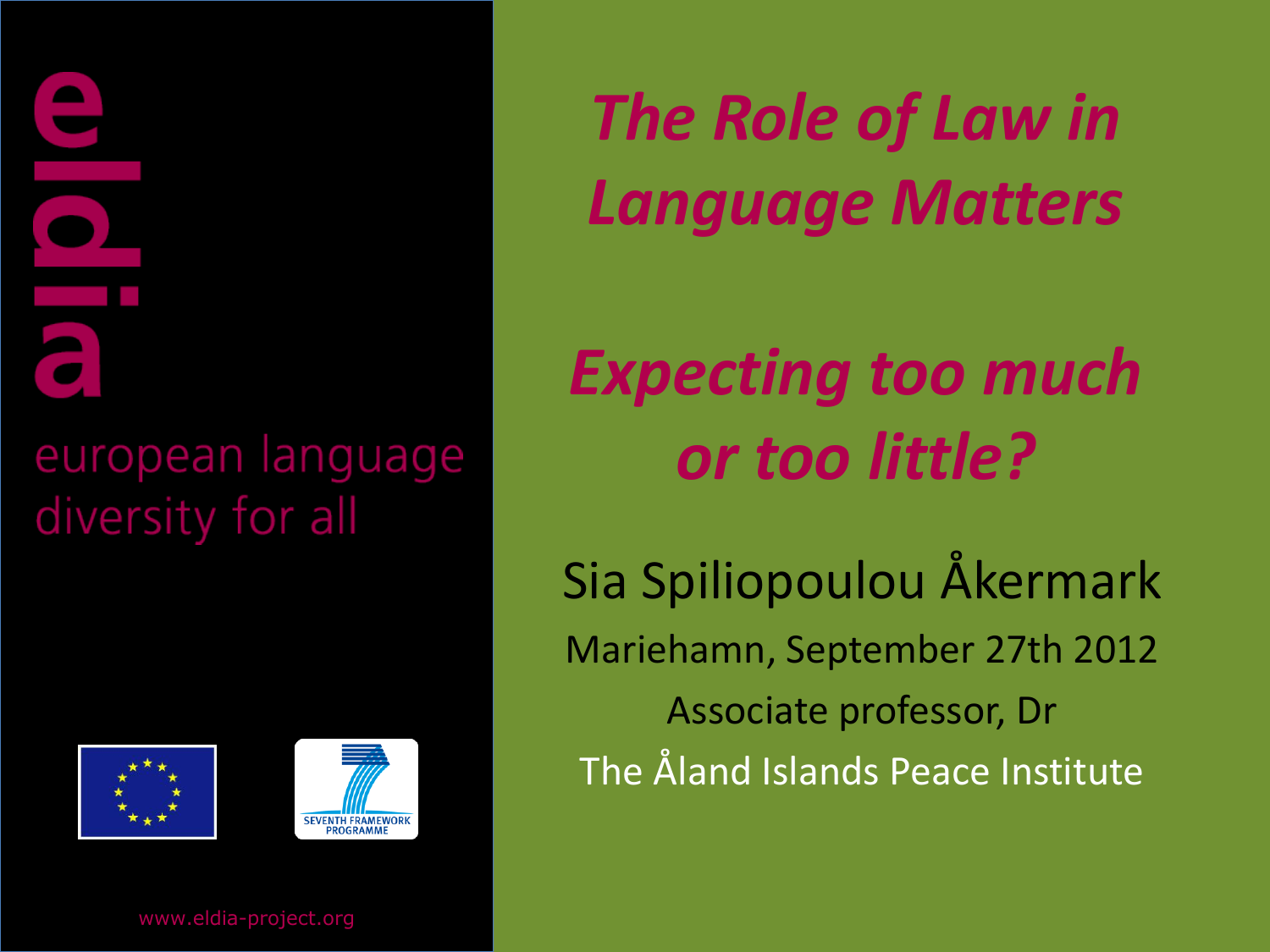$\begin{array}{|c|} \hline \hline \hline \hline \hline \hline \hline \hline \end{array}$ european language **Language diversity: the starting point of ELDIA**

• Parallel use of national and or regional , minority, indigenous and migrant languages alongside one or more 'vehicular' languages.

• 8 countries and 14 language communities and speakers within the finno-ugric language family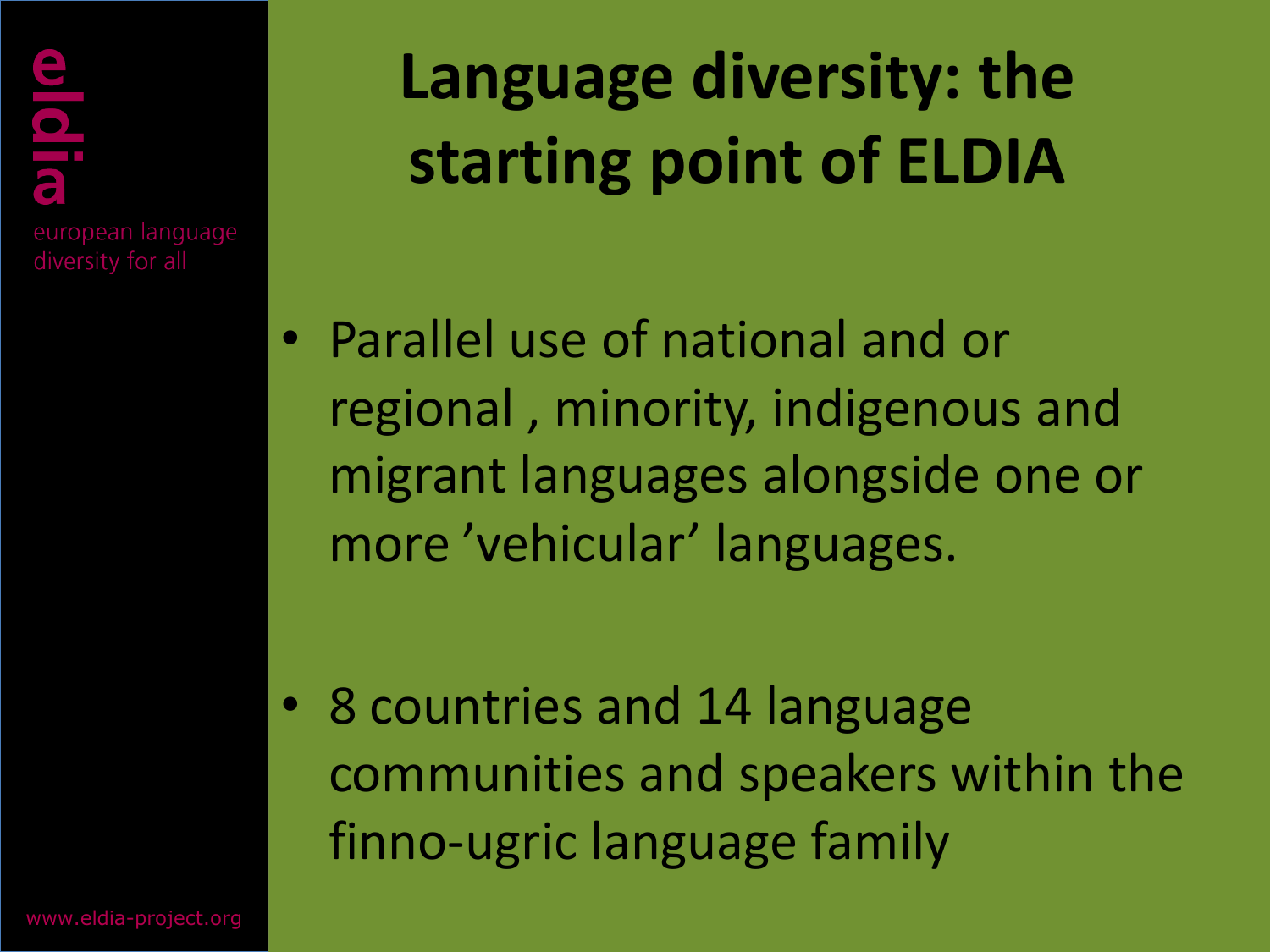european language

# Effort towards a conceptual shift

Law re. separate languages Law re. Language interactions

Language diversity and multiling ualism in law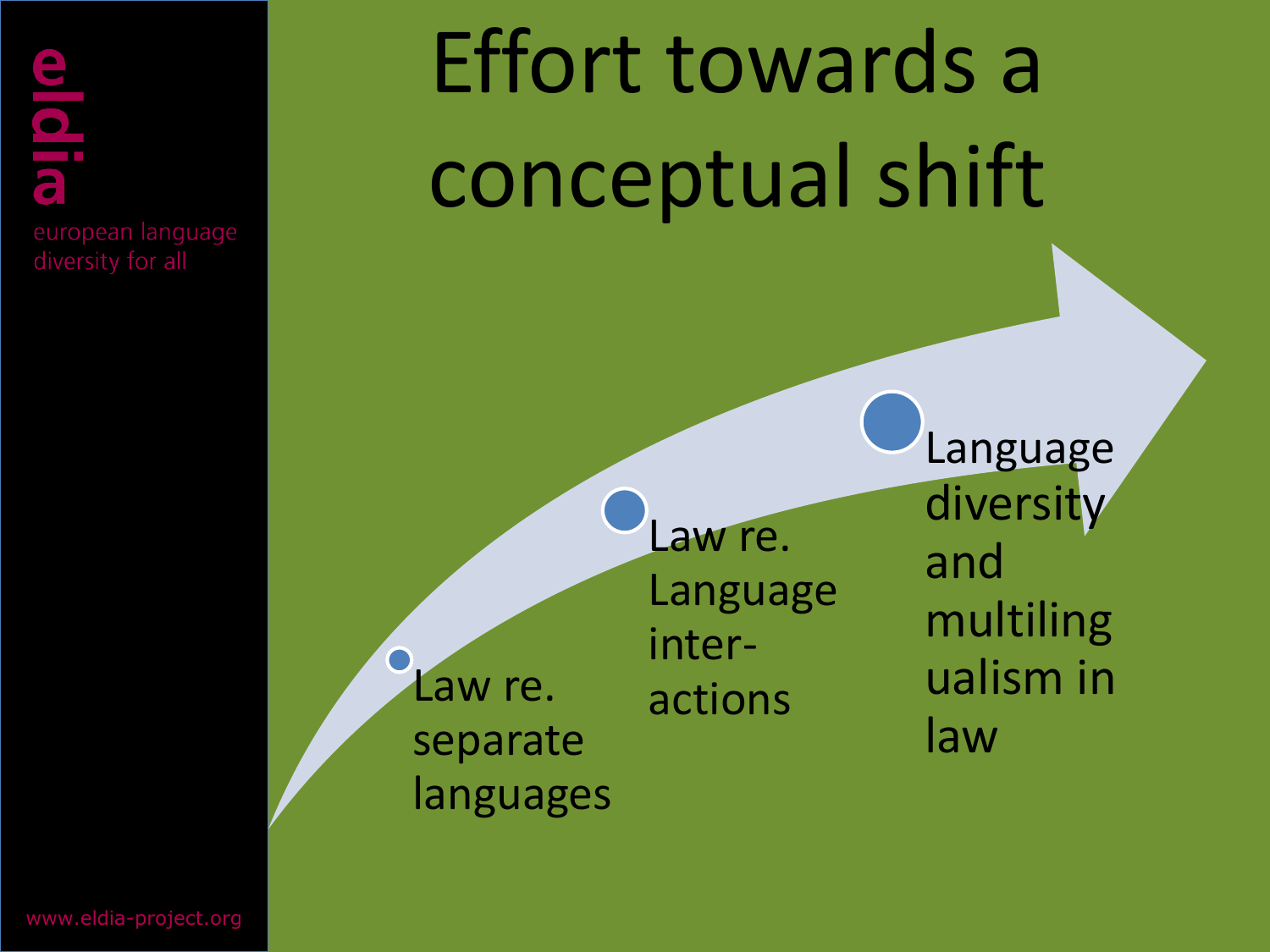# The Law and Institutions Team

- Petra Granholm (Norway: Kven & Sami)
- Heidi Öst (Sweden: Finnish and Meänkieli)
- Lisa Grans (Finland: Karelian, Estonian)
- Marianne Meiorg (Estonia: Võro and Seto)
- Anders Fogelklou (Russia: Karelian, Veps, Seto)
- Sarah Stephan (Germany: Estonian)
- Petra Roter (Slovenia: Hungarian)
- Deva Zwitter and Emma Lantcher (Austria: Hungarian)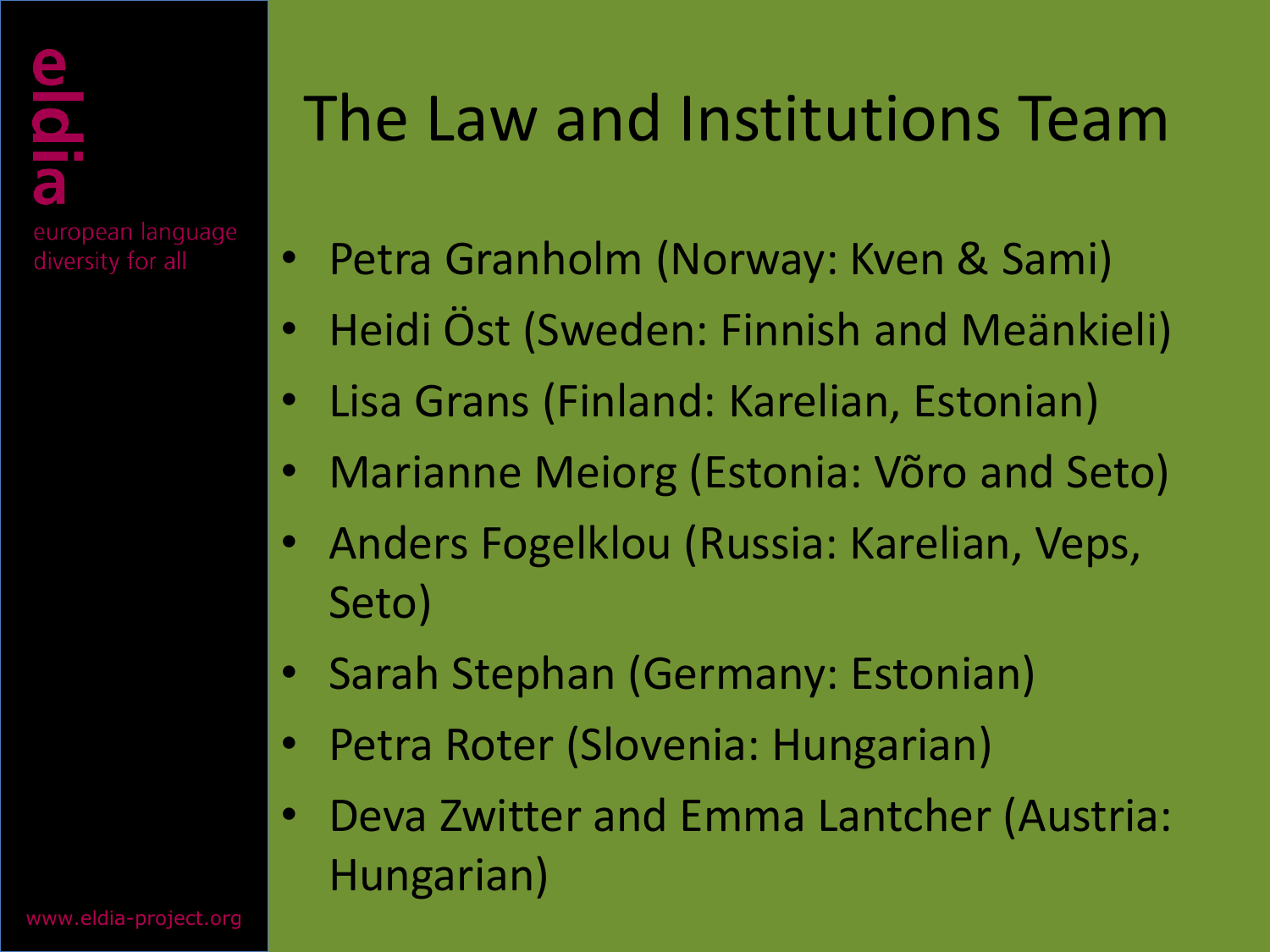# **Methodogical approach**

Comparing different kinds of language situations

- Emphasis on several minor finno-ugric, i.e. non Indo-European languages
- Minority, indigenous, migrant and commuters' languages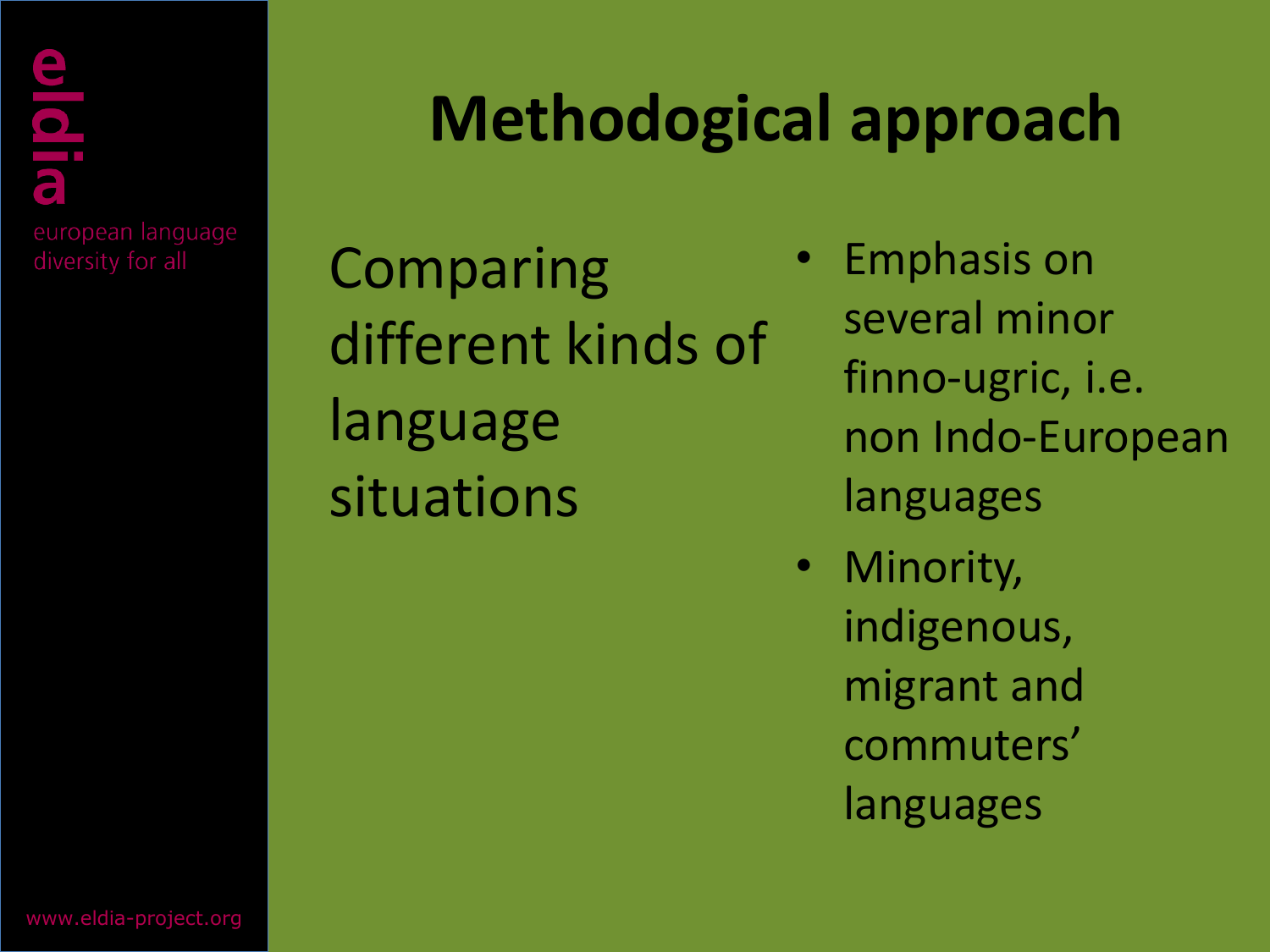# Methodological approaches

- Interactional and constructivist understanding which emphasises joint agency and dialogue between individual and institutional actors
- Focusing on the wide range of symbolic meanings of language choices
- 'Languaging' is affected by and affects the law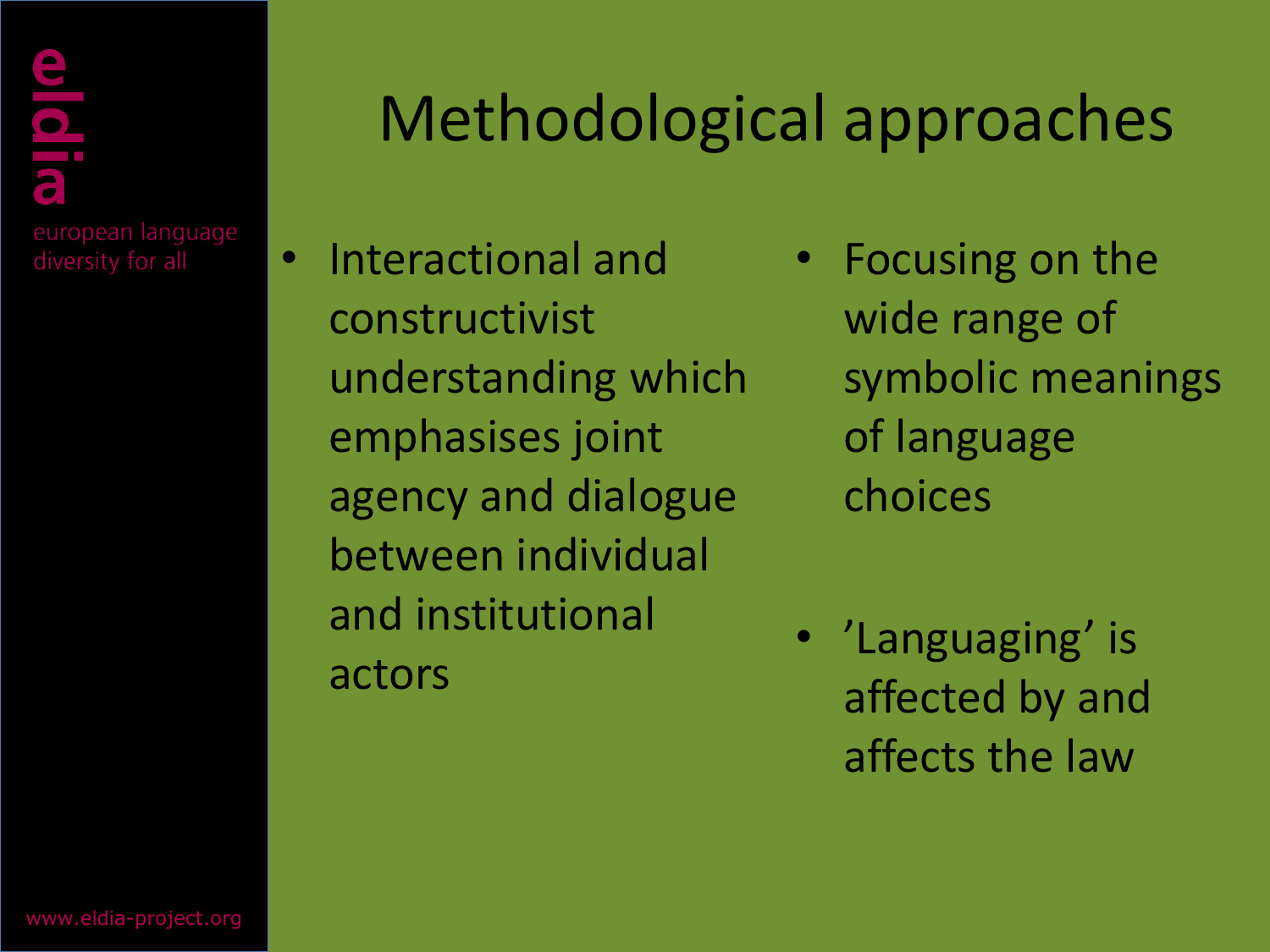### Core questions

- **What role is played by law in the use or non-use of different languages in different domains;**
- **What role is played by law in promoting or inhibiting language diversity;**
- **Which factors in legal and institutional regimes influence language use, language maintenance and language diversity?**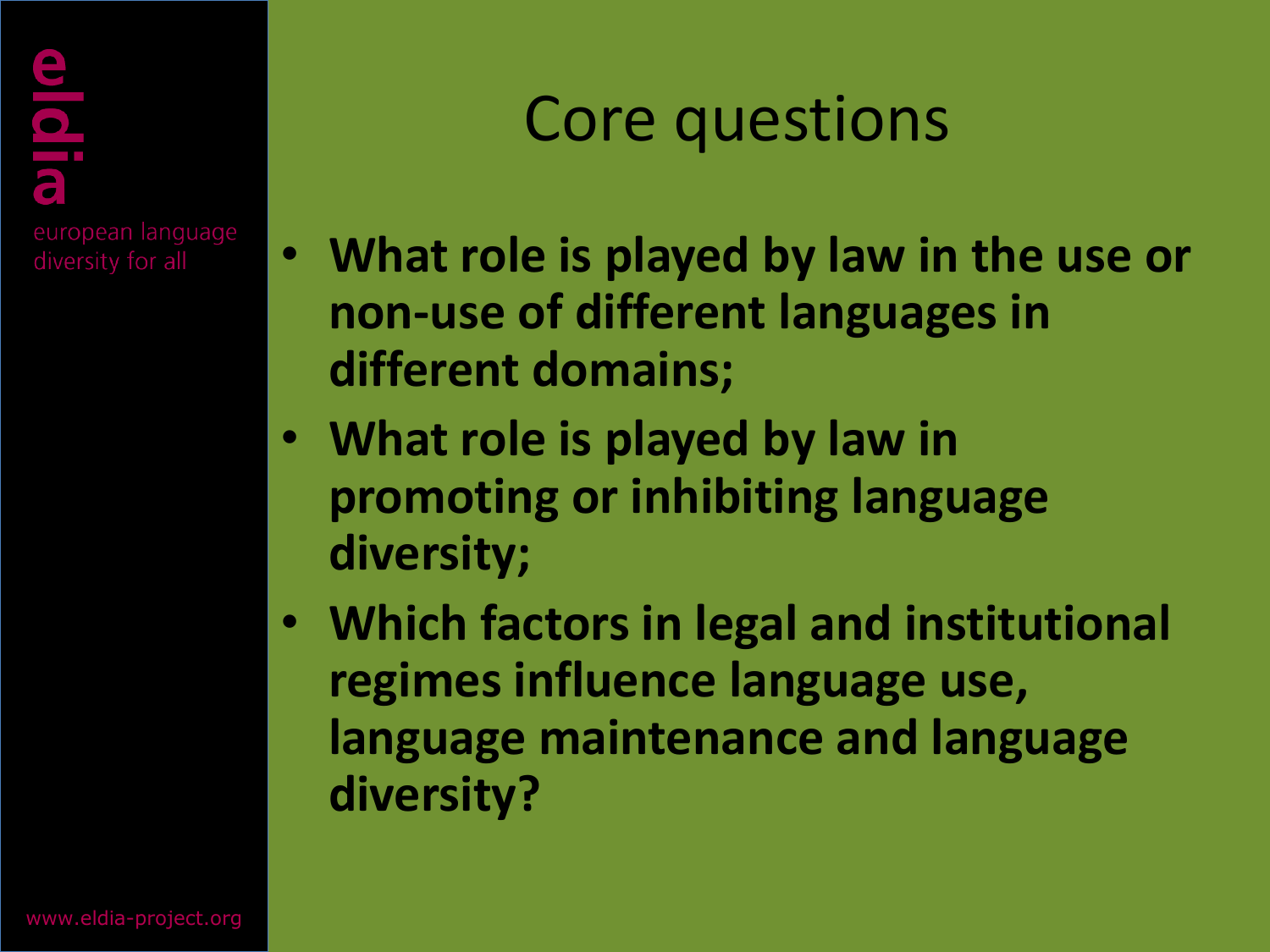# **Case studies in a wider context**

- European Charter of Minority or Regional Languages (in force since 1998)
- Framework Convention for the Protection of Persons belonging to National Minorities (in force since 1998)
- International Convention on the Protection of the Rights of All Migrant Workers and Members of Their Families (in force since 2003 but not yet ratified by any of the countries examined)
- EU Commission: New Framework Strategy for Multilingualism (2005)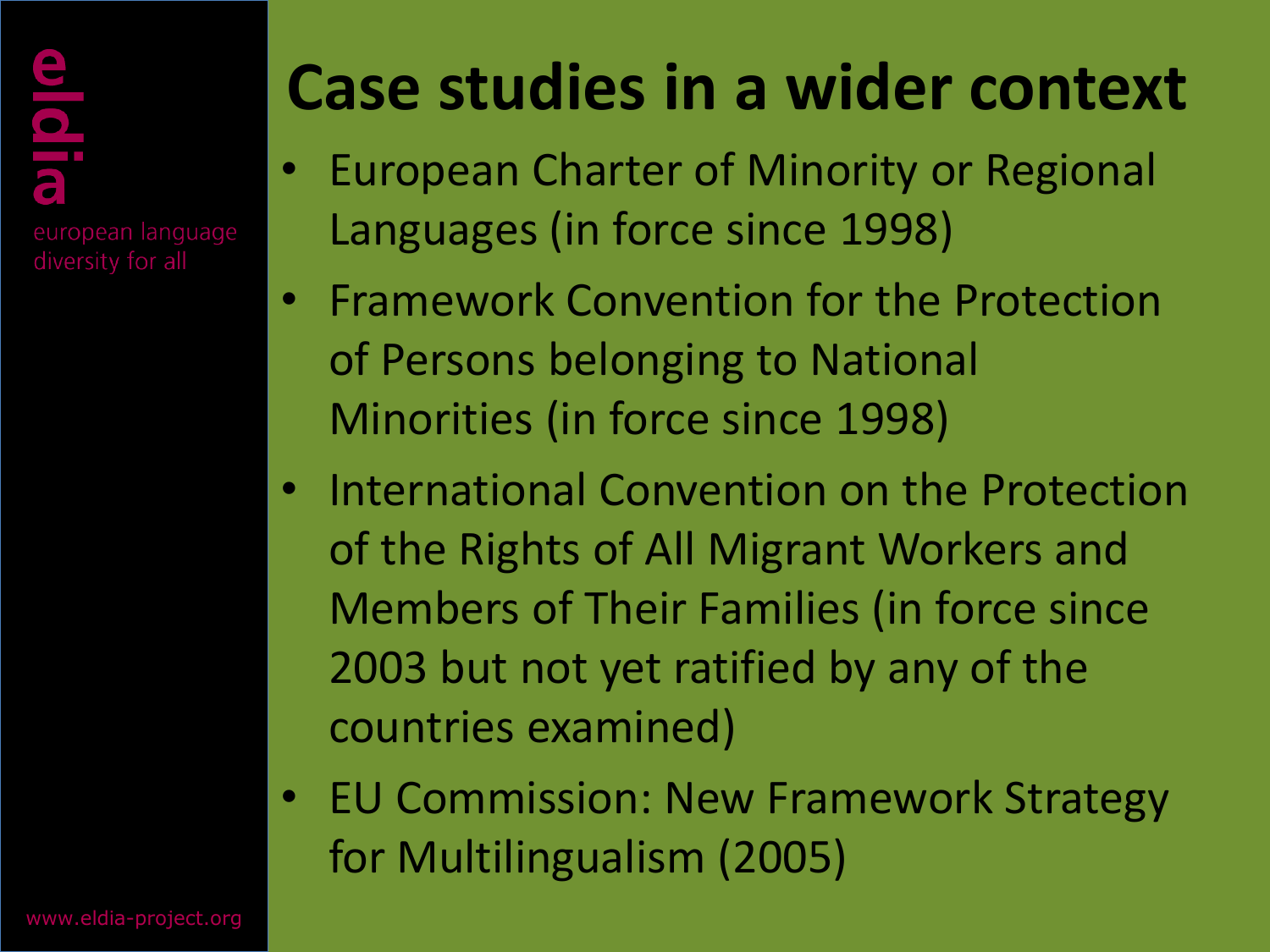# What do we look at?

- The law
- Its practice domestically and its international assessment
- The actors involved in the interpretation and implementation of the legal framework
- Identifying gaps between the law on paper and law in practice also from the perspective of language speakers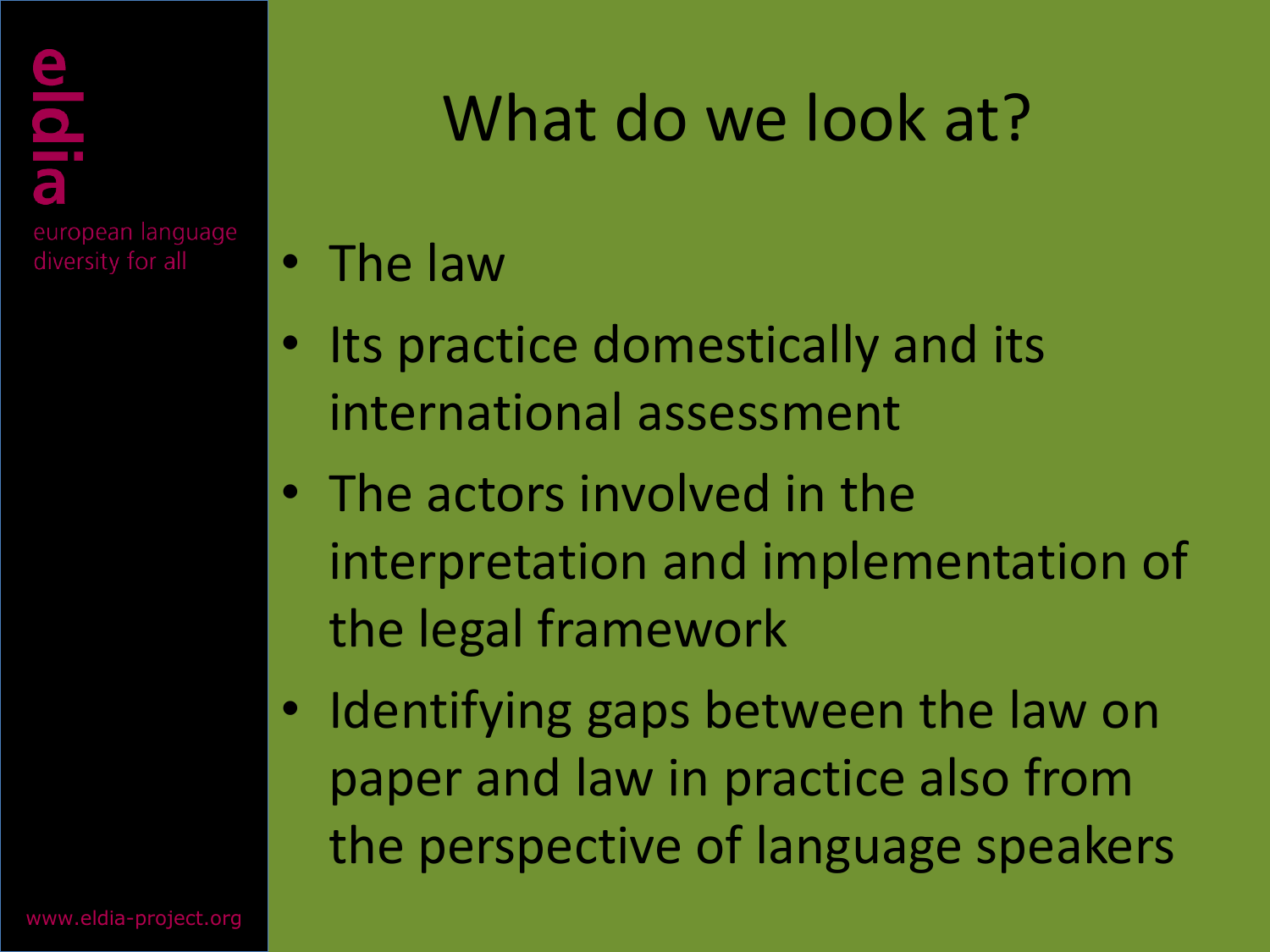# Background of the legal and institutional studies

- Countries with a long legal tradition in regulating language matters (Austria, Estonia, Finland, Russian federation)
- Countries where comprehensive language regulation is a relatively recent trend (Sweden, Norway, Germany)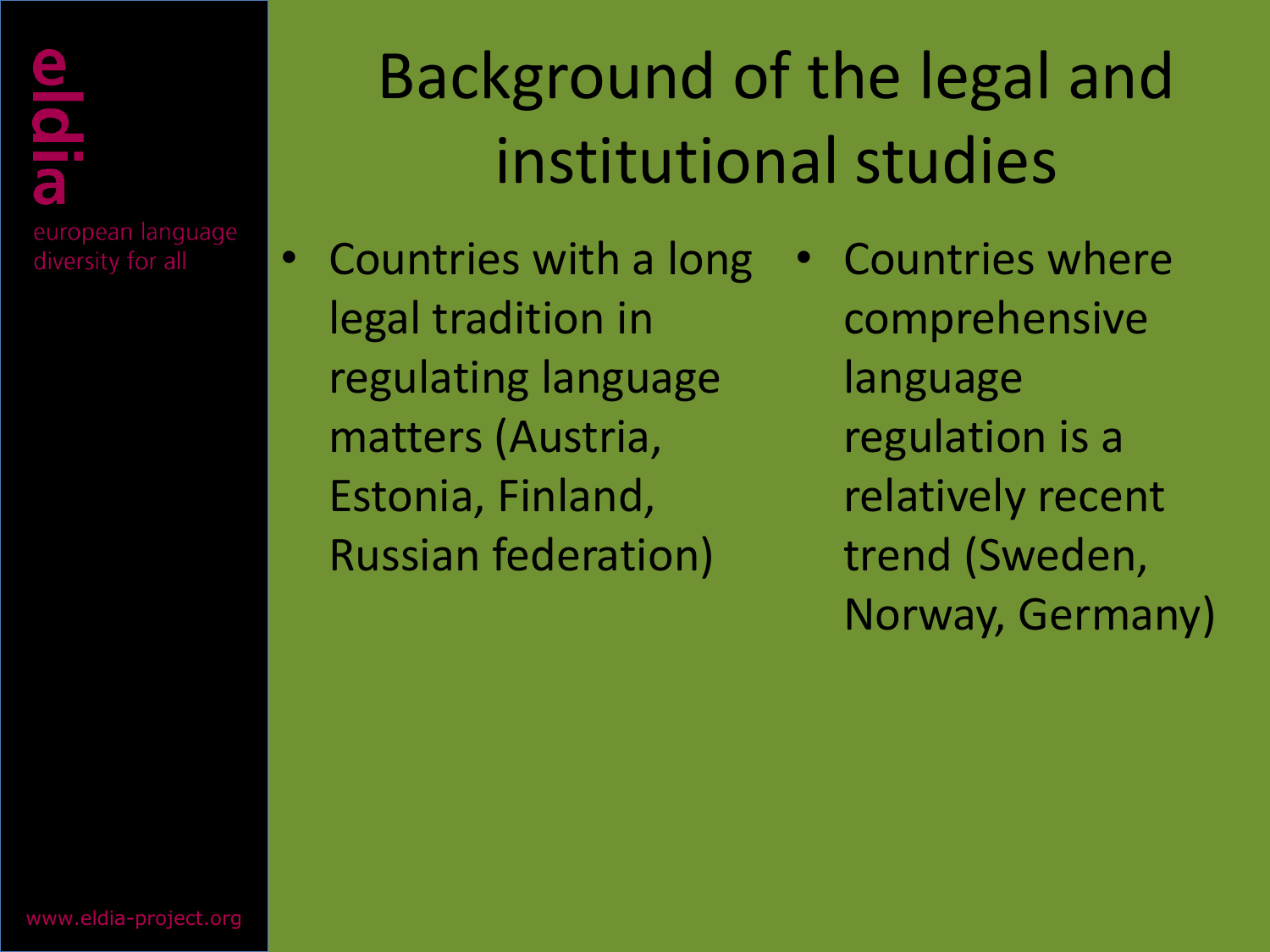european language diversity for all

# First **preliminary** results of the legal and institutional studies

1. All of the researchers have found themselves working amidst on-going legal reviews or very recent major amendments: Estonia, Austria, Finland, Sweden, Slovenia etc.

2. The primacy of the territoriality principle in Europe. Less known is the territoriality principle's relevance also with regard to bilingualism (Burgenland/Austria , Slovenia, Sweden, Finland)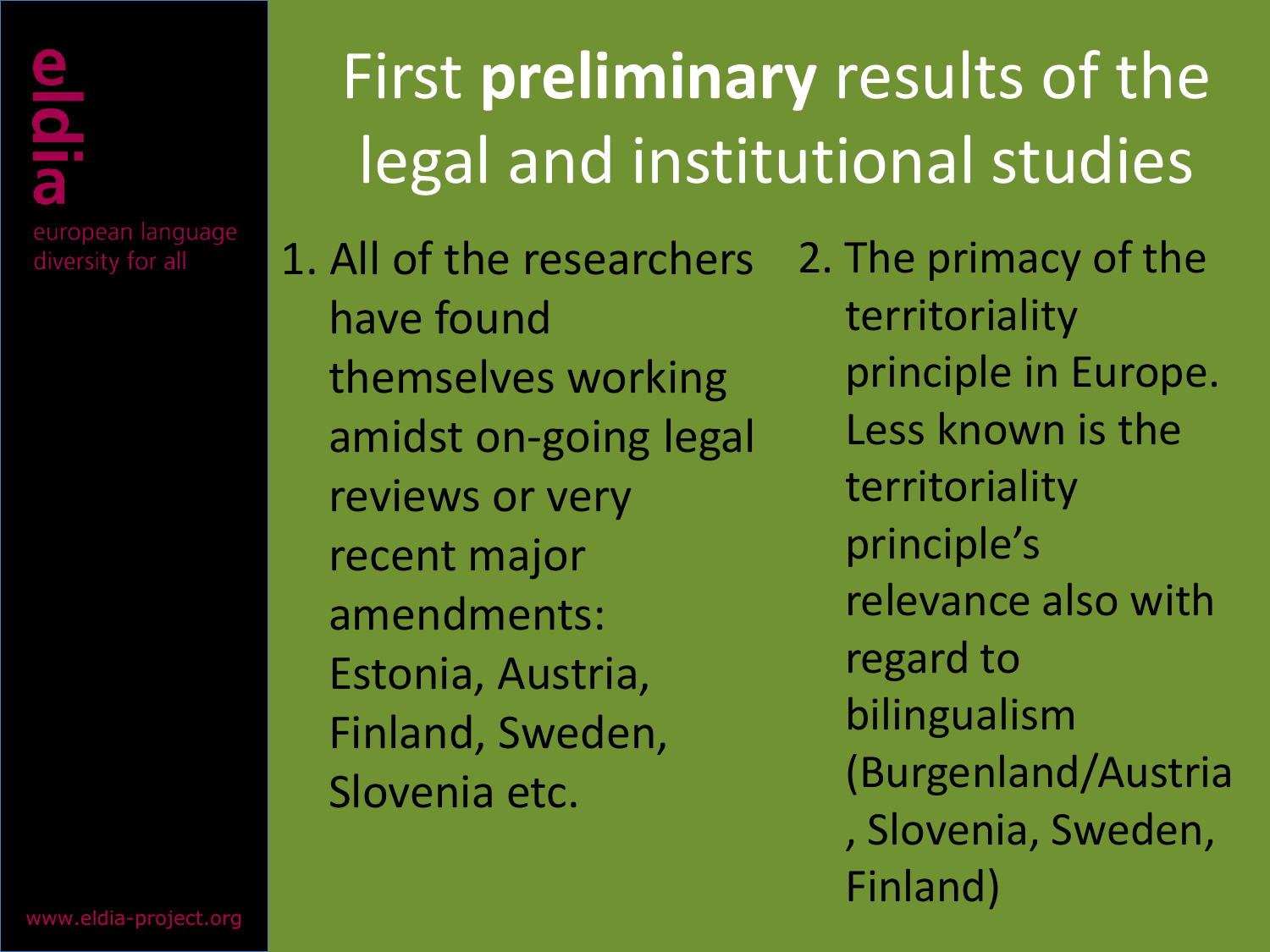# First results

3. Language diversity may occur as a declaratory principle but has not become part of the legal and institutional systems

4. The awareness of the distinction between individual and societal multilingualism is low in legal systems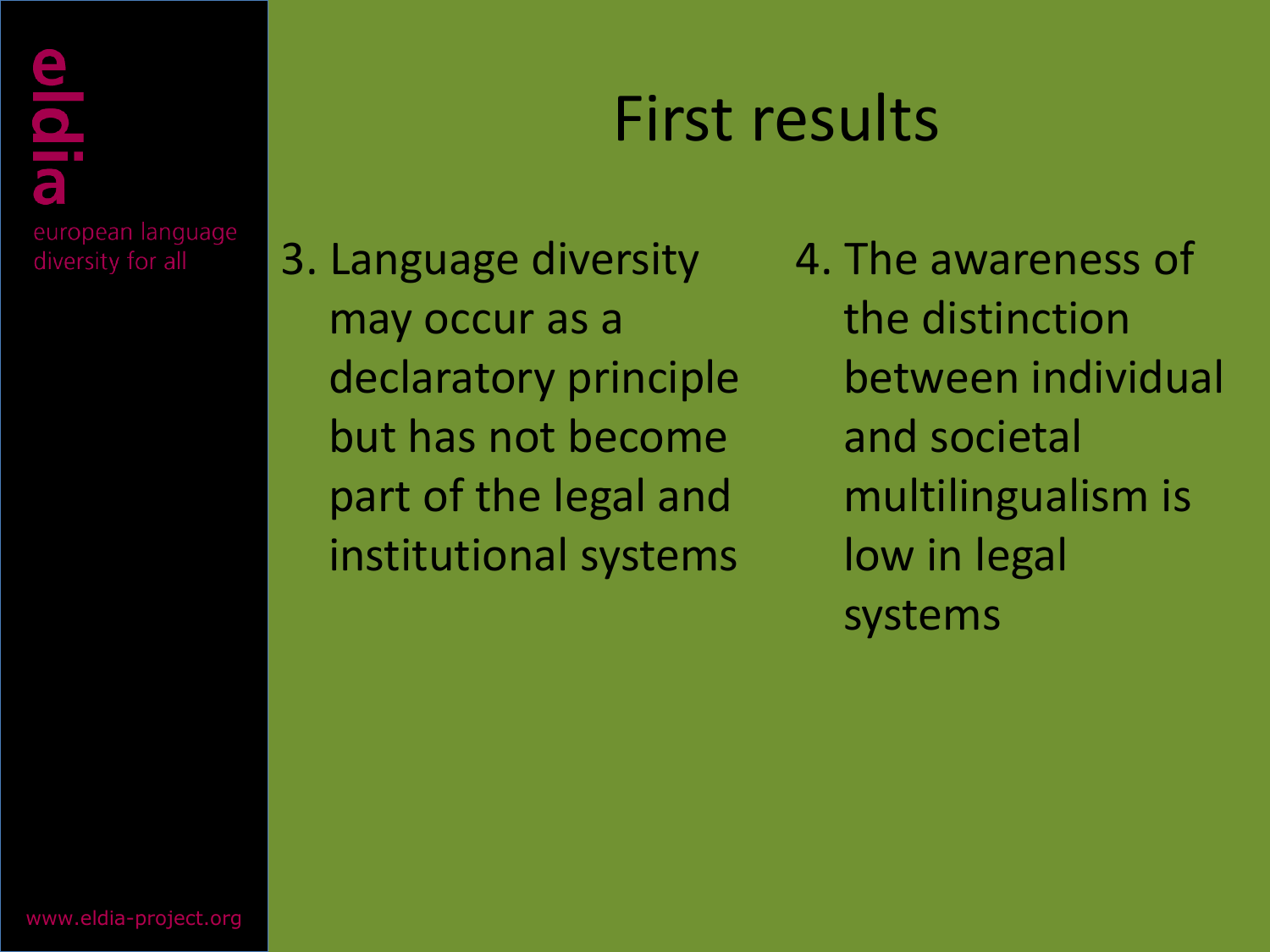# $\frac{1}{2}$ european language

# Conceptual shift 2?

#### Public sphere **Private sphere**

Multiple language practices in both spheres and in the 'grey zone'

www.eldia-project.org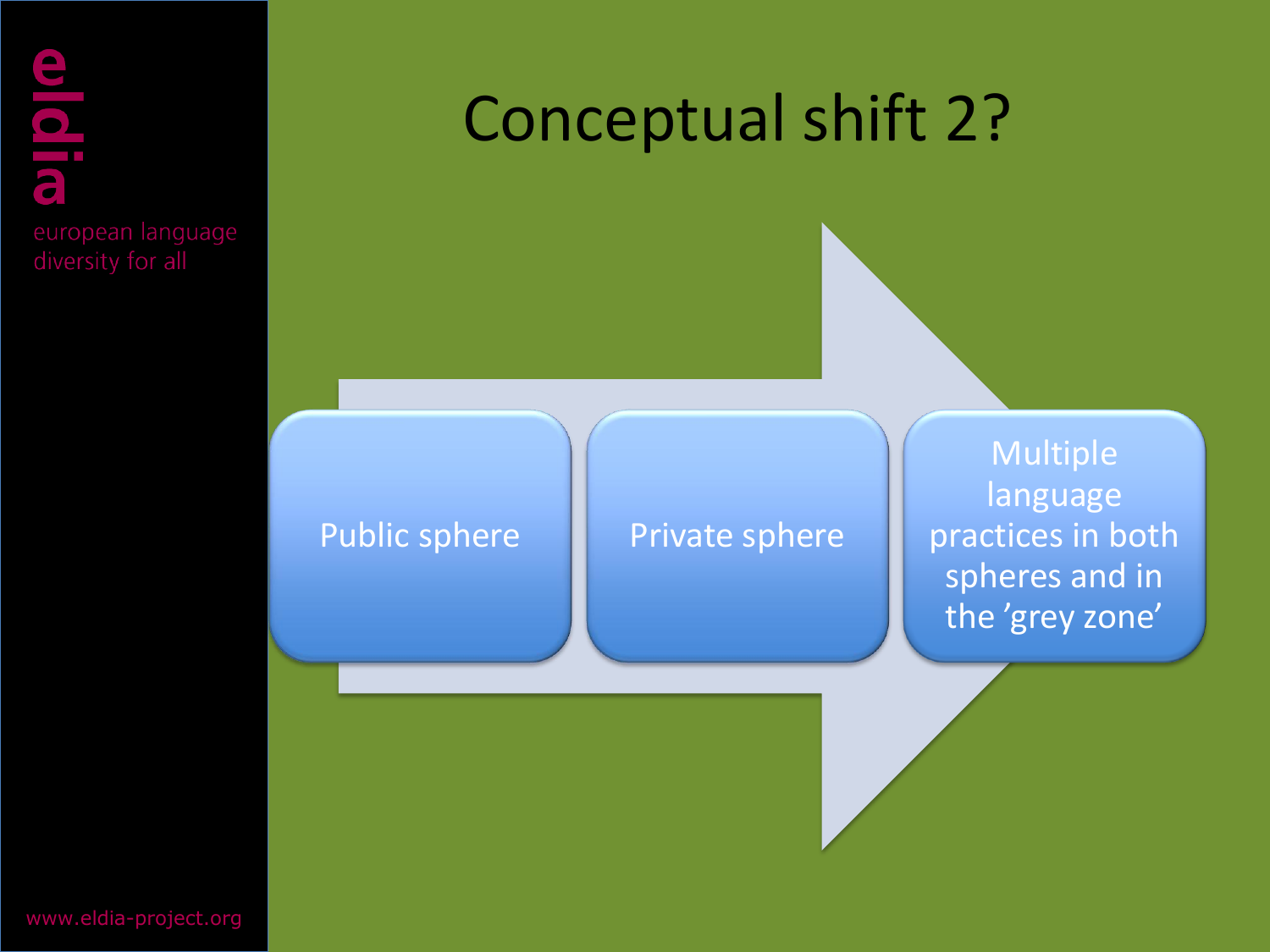# $\begin{array}{|c|} \hline \hline \hline \hline \end{array}$ european language

### Sveriges radio: Voting 2011 'is it Ok/correct/just (rätt) to only allow for Swedish at work?

- **Yes: 62% (738) !!!**
- **No: 38% (452)**

#### In total 1190 votes

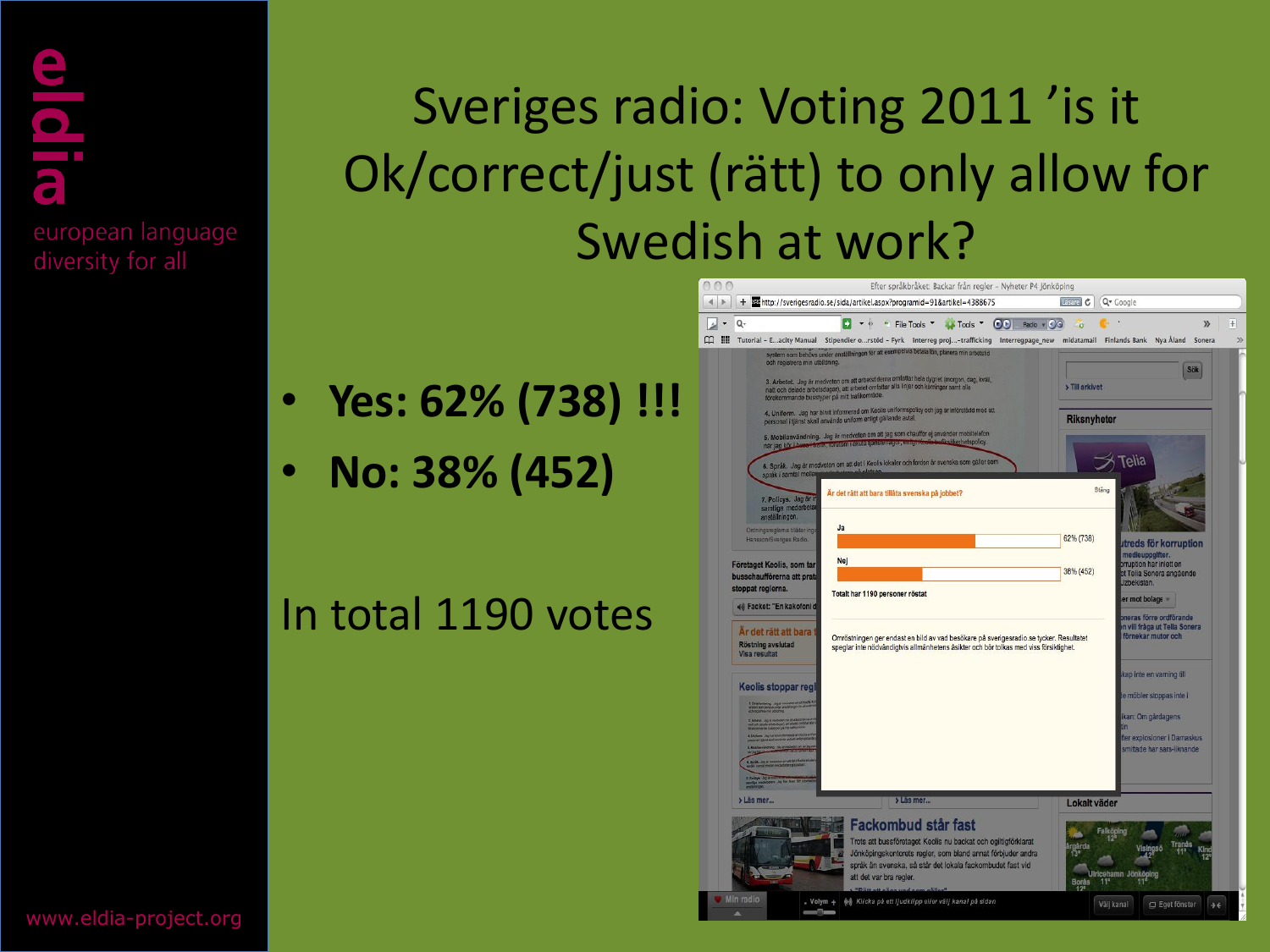# Two paradigms seem to be in need of re-evaluation?

• One 'nation' – one territory – one language

• One person – one territory – one language

Examples: Swedish education act and Estonian language options in census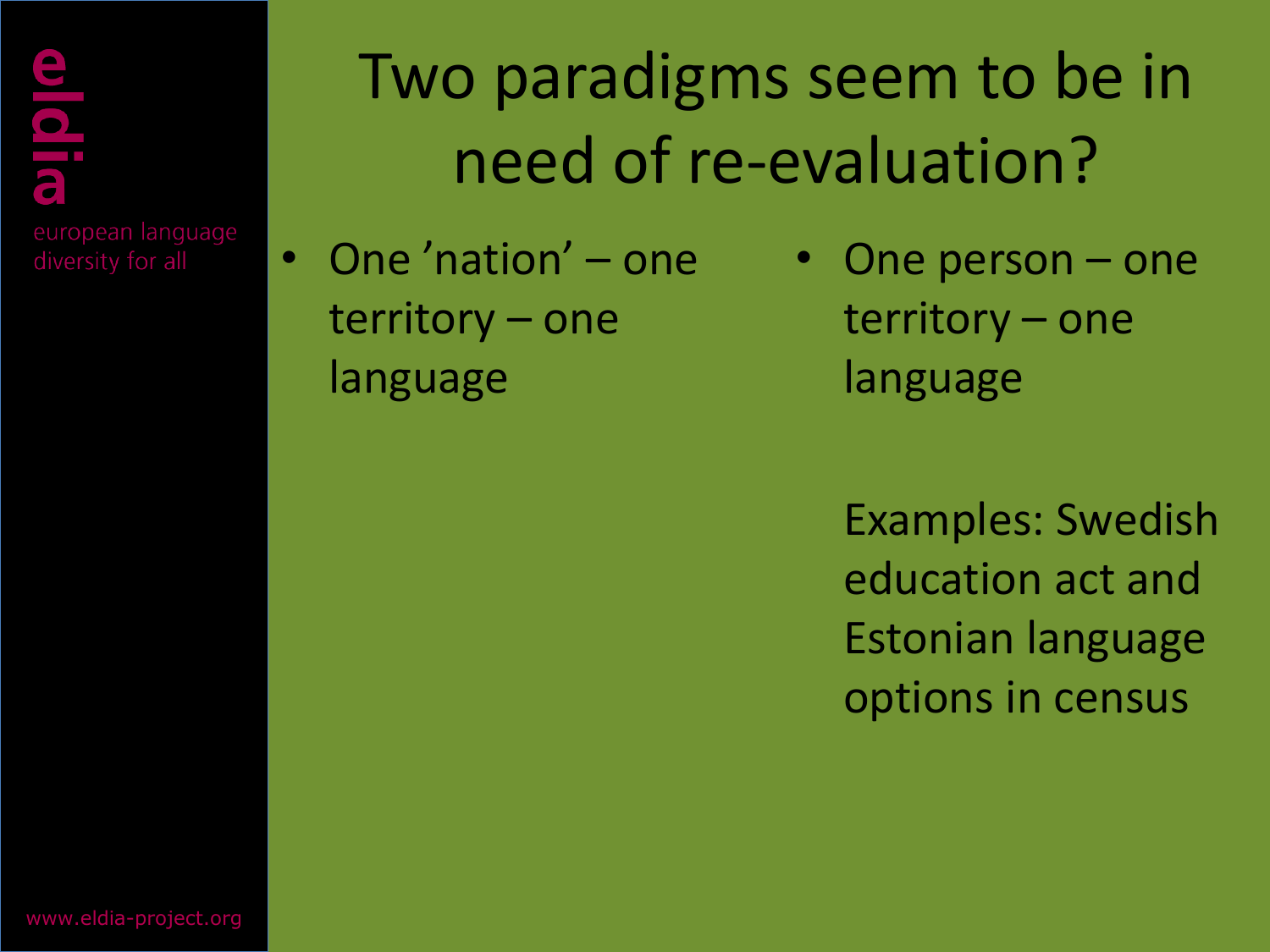# Further results

- **The awkwardness of situations of smaller finno-ugric languages in relation to their 'big brothers/sisters'**, e.g. Kven and Meänkieli in relation to standard Finnish; regional Hungarian varieties; Võro and Seto in relation to the Estonian Literary Standard
- Very little legal work has been done about some of these languages ('non-issues': Võro and Seto, Karelian, Estonian in Germany and Finland, Veps)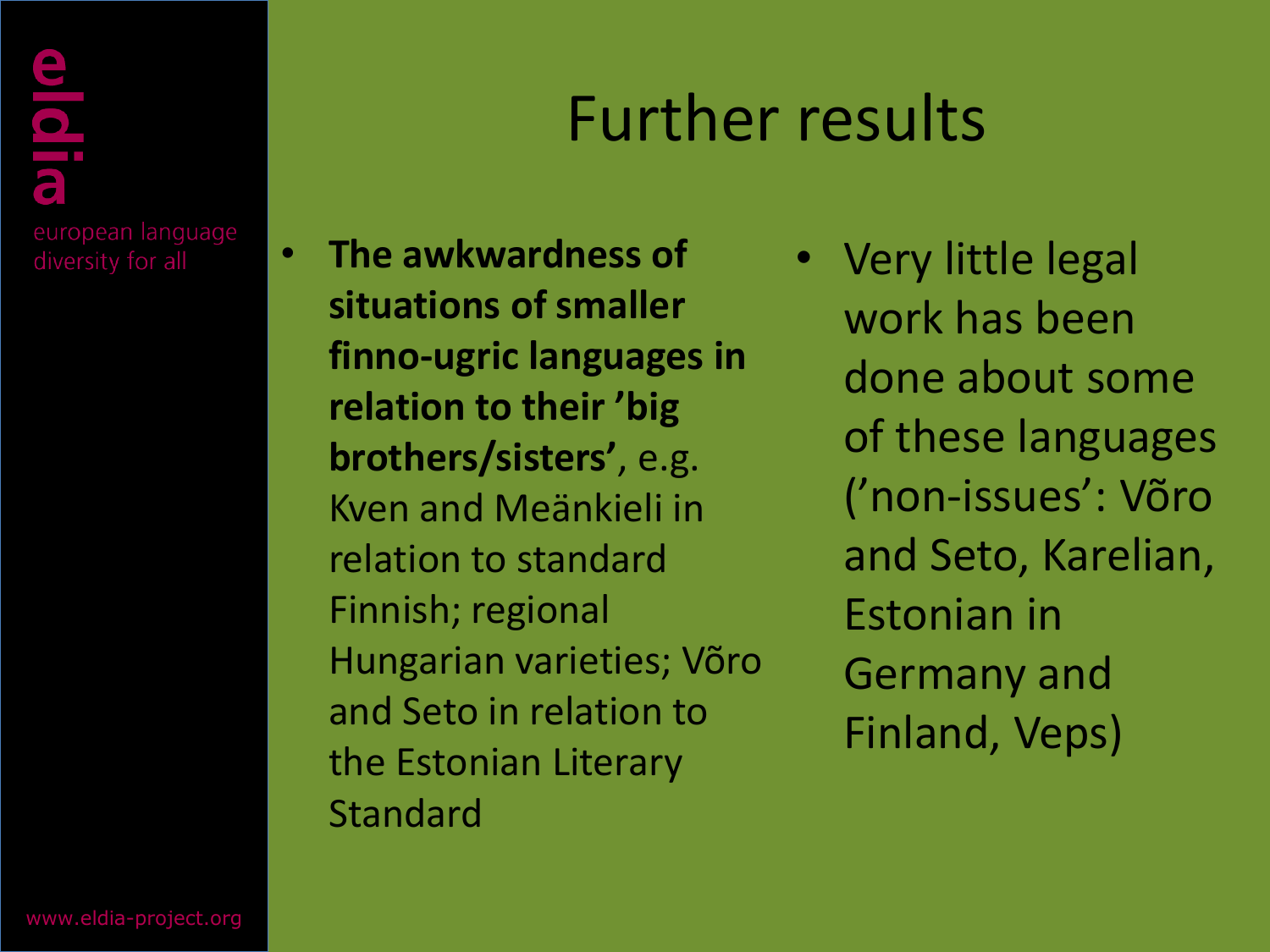## Further results

• Wider use of bilingual education models for 'smaller' / minority languages has not occured in spite of the language diversity rhetorics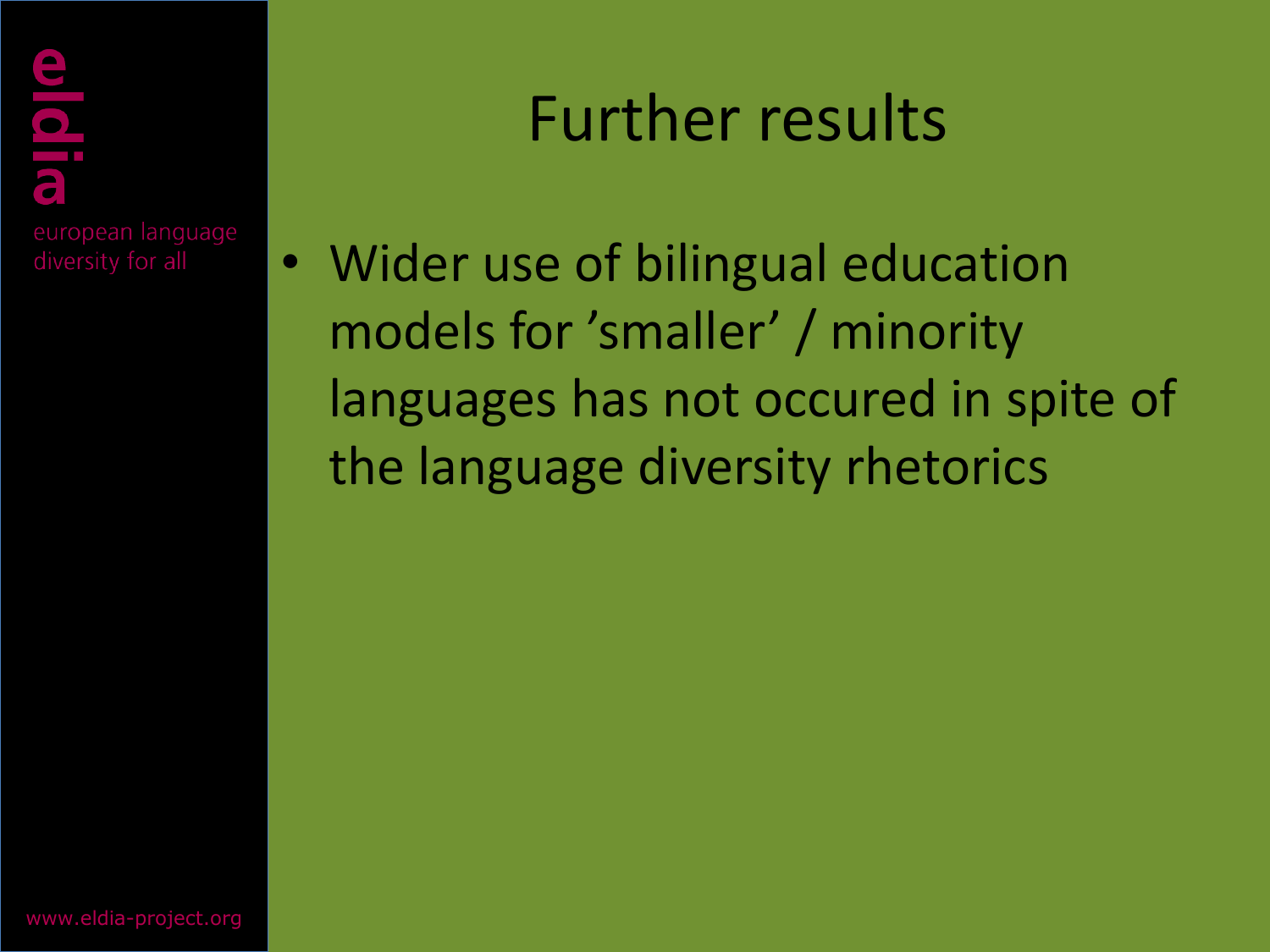# european language

The role of regions and local governments in promoting language regimes

- Particular attention to border regions and urban globalised centres: e.g. In Germany (German-Polish, German-French, German-Danish) the city of Cologne with six elementary schools with explicit multilingual education incl. Turkish
- New Swedish school act (2010: 800) with regard to the rights of Finnish commuters in participating in education of Swedish as second language (affects mainly Tornedalen).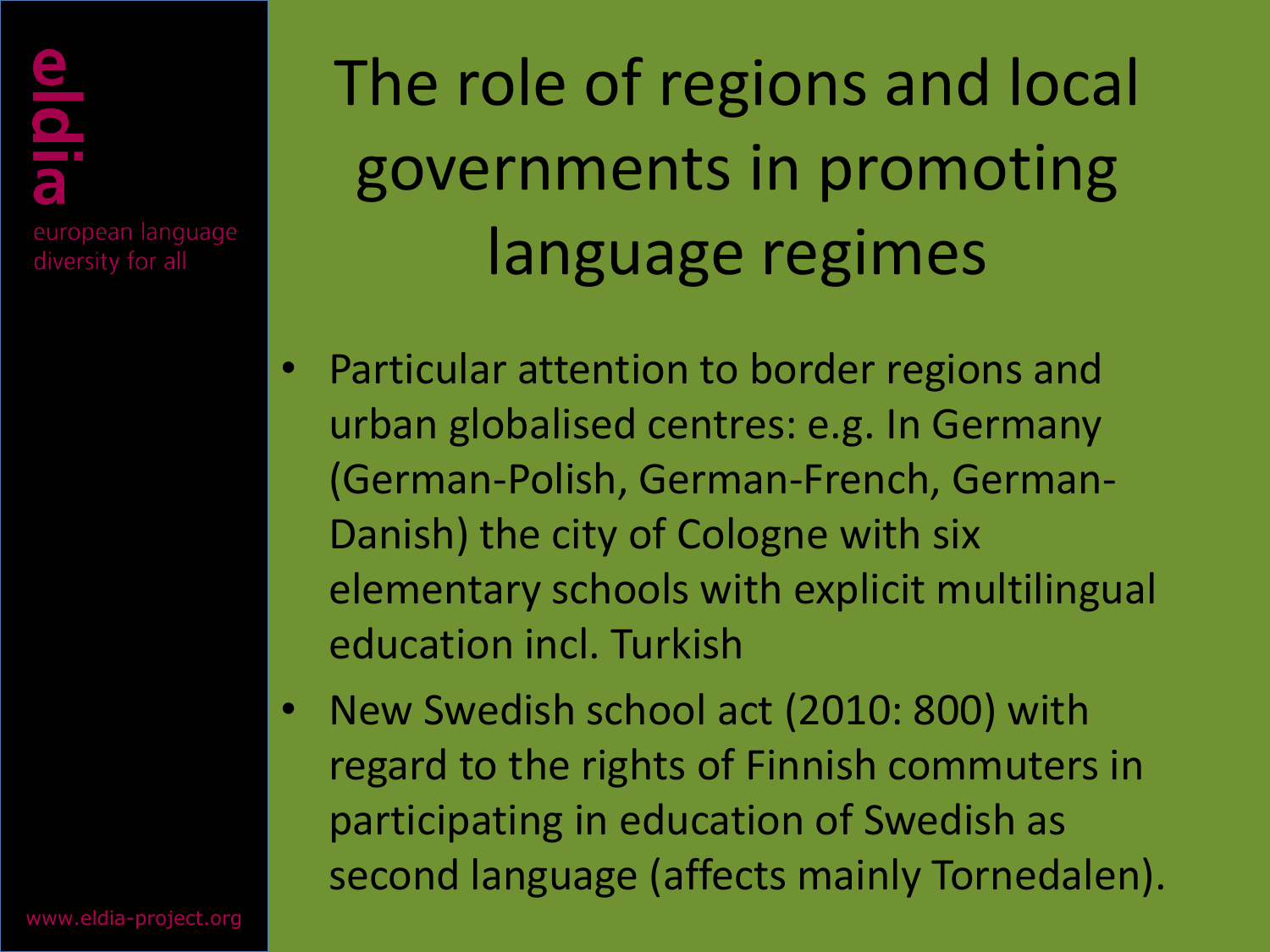# The role of the courts

- In a few countries the courts are functioning as the guarantors of linguistic rights (Austria, Estonia, Slovenia)
- In many other cases there are very few court cases on language matters (the Nordic countries, Russia, Germany) mainly due to the fact that the legal provisions do not create justiciable rights.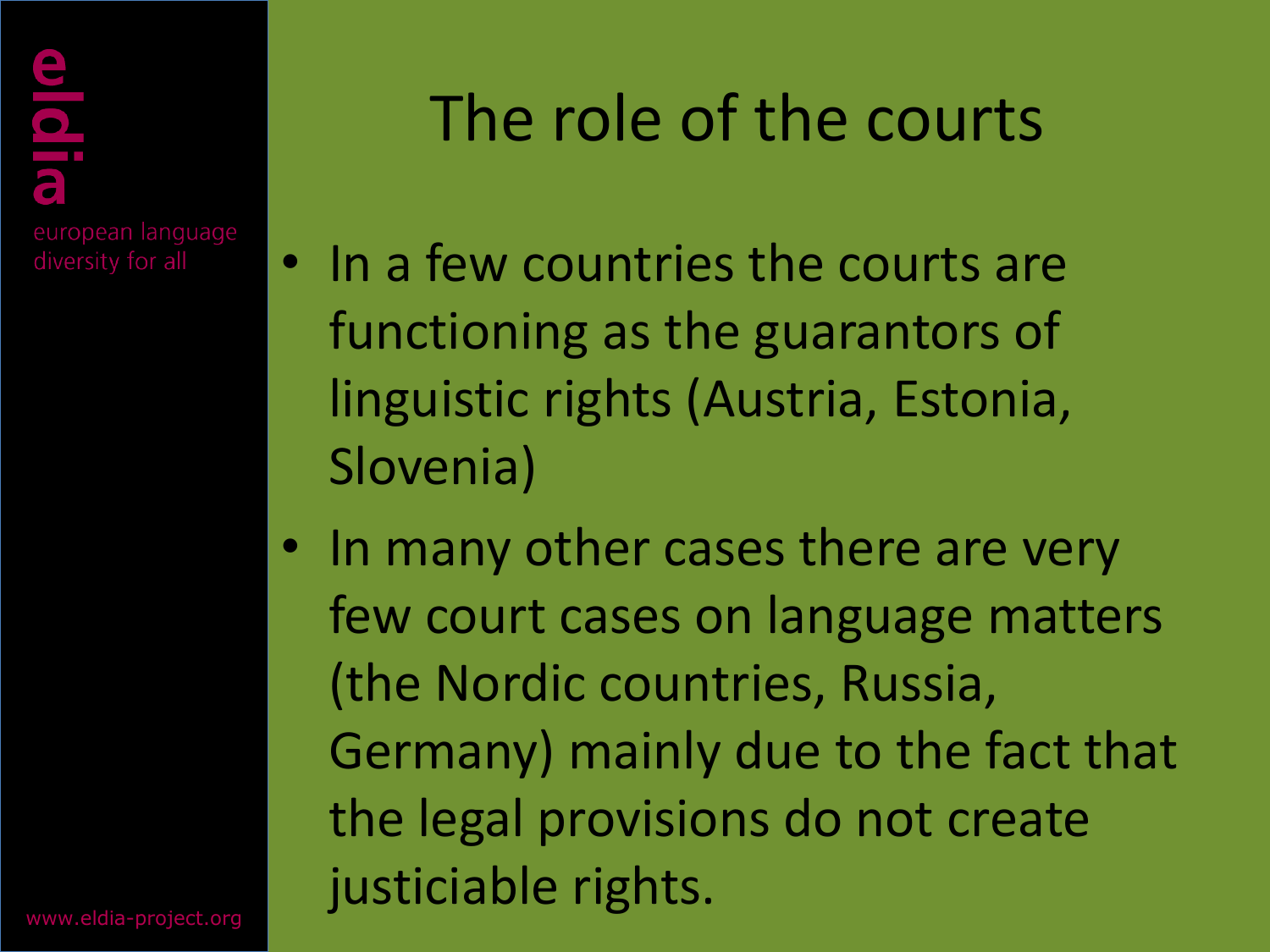# The quality of the legislative system

- Legislation is in most cases too complicated and scattered (and is not presented in simplified ways) and citizens do not know what the effect of regulations are, nor about their rights (if such exist)
- Legislation is often ambiguous or contradictory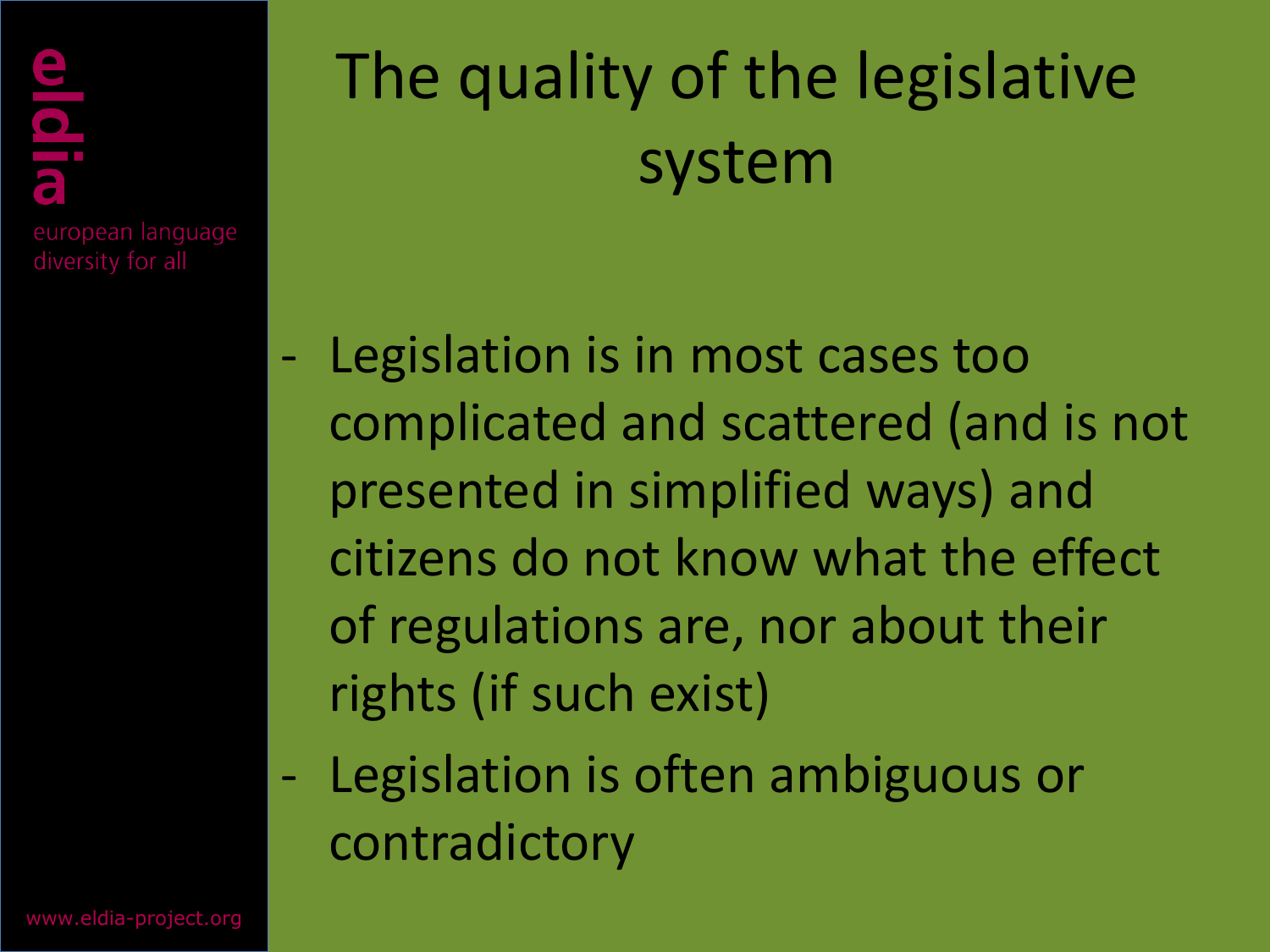# **What remains to be done in ELDIA?**

- Publishing of Case Specific Reports and the Legal Analysis on Russian Federation
- Analysing the Case Specific Reports and data against the legal knowledge in the final report
- Presenting the EuLaViBars for individual languages and in a comparative manner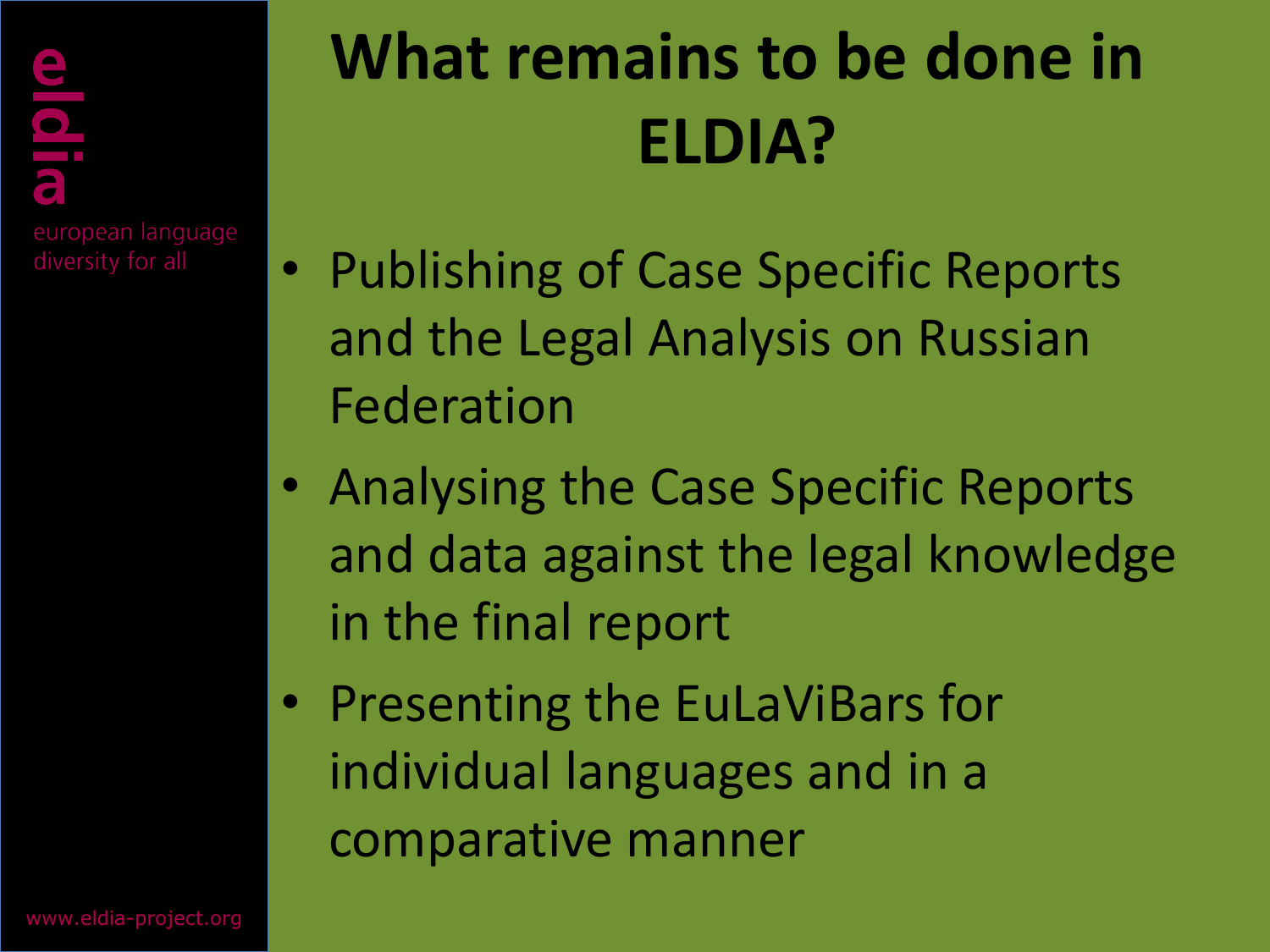# **Major forthcoming events**

• Final Eldia conference: August 2013 in Vienna

Check out **[www.eldia-project.org](http://www.eldia-project.org/)**

• Helsinki: 30 November 2012